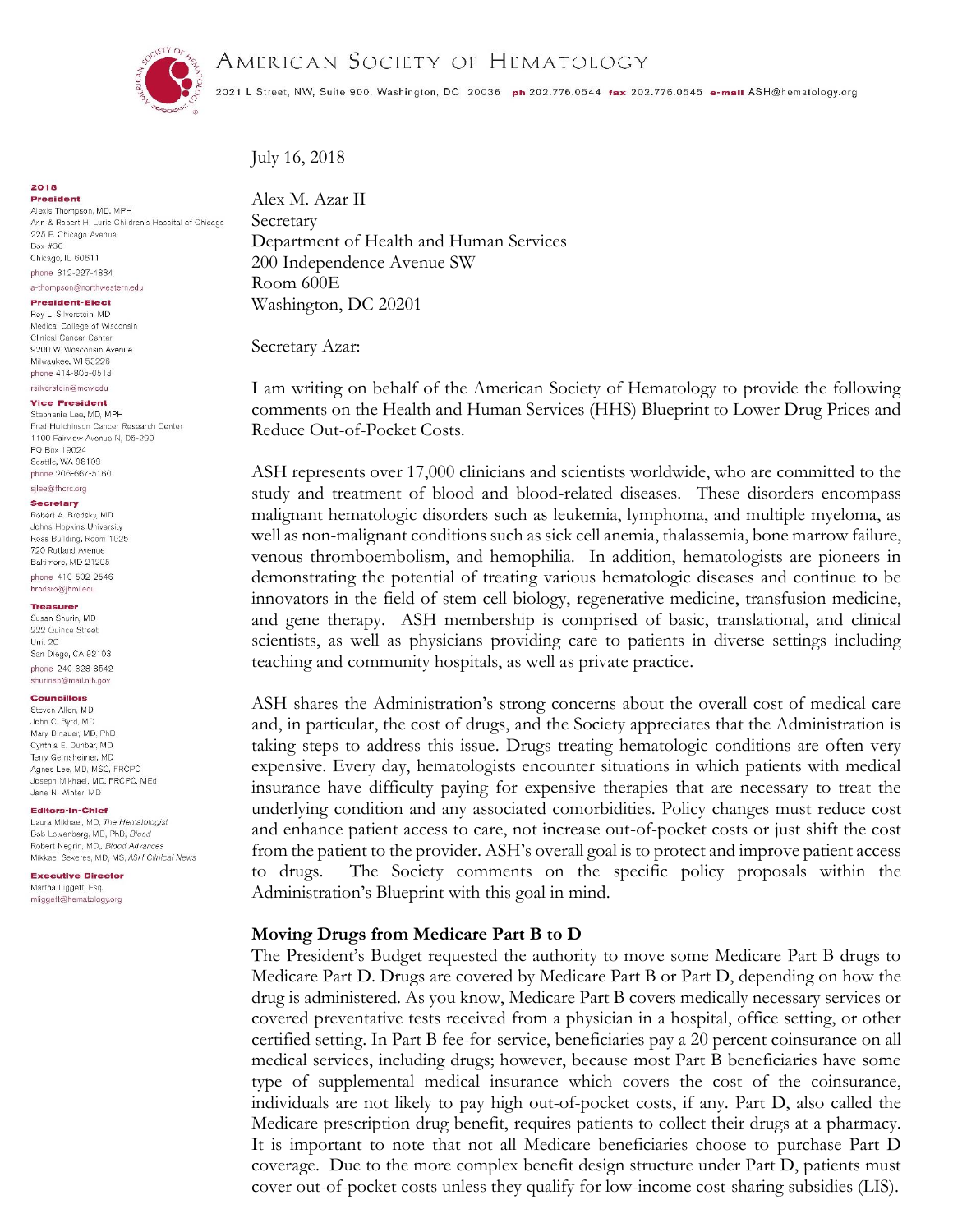As previously mentioned, many ASH members treat patients with blood cancers, including leukemia, lymphoma, and multiple myeloma, which frequently require treatment with chemotherapeutic agents. With the exception of patient-administered chemotherapy medications, which are typically oral and covered under Part D, the majority of chemotherapy is administered in a physician office and covered under Medicare Part B.

Moving these high-cost, yet necessary, anticancer drugs into Part D may increase the costs for the patient or delay care due to instances of improper transport or handling. Medicare beneficiaries' out-of-pocket costs for cancer therapies can vary substantially based on whether a drug is covered by Part B or Part D because of differing benefit designs and the use of supplemental health coverage<sup>1</sup>. According to an analysis by Avalere, in 2016, average out-of-pocket costs were about 33 percent higher for Part D-covered new cancer therapies than for those covered in Part B.<sup>1</sup> Even after a patient has reached catastrophic coverage in Part D, they still must pay five percent of the cost of each drug. For example, a patient taking Revlimid, covered under Part D, to treat multiple myeloma could have a co-pay of several hundred dollars per month. A patient could be on this medication for months or years, creating a devastating financial burden.

Additionally, moving drugs from Part B to Part D will increase the practice of "brown bagging" and "white bagging." "Brown bagging" occurs when a patient picks up a specialty medication from a pharmacy and then carries this medication to their physician's office or hospital for administration. "White bagging" is when a payer purchases drugs through a specialty pharmacy, which then ships the medication directly to the provider for administration.

Both practices are attractive for a payer as they can typically purchase drugs at a lower cost from a specialty pharmacy than they can from a provider. They also both create a shift in reimbursement from a patient's medical benefit (Part B) to a patient's drug benefit (Part D) and because of the difference in payment structures, this usually results in patients taking on a greater portion of the cost burden. In addition, brown and white bagging add concerns about additional costs, as well as quality control and patient safety. For brown bagging, if drugs, specifically chemotherapy, were to be moved from Part B to Part D, patients would then be responsible for collecting these therapies and carrying them to their physician's office for administration. ASH is very concerned about adverse health effects that would result from improper handling or transport of chemotherapy treatment.

For white bagging, while the provider and institution are not responsible for or reimbursed for the mixing of the specialty pharmacy drug, they do assume responsibility for the handling and administration of the drugs. Furthermore, for specialty drugs covered under Part B, Medicare pays providers the average sales price plus 6 percent to cover the added costs of storage, handling, and inventory management. These costs are not covered under Part D reimbursement, yet much of the responsibility remains, placing a greater financial burden on the provider. ASH is concerned moving chemotherapy drugs from Part B to D will not lower the cost of drugs but rather will shift some of the costs onto patients and providers.

White and brown bagging can also lead to excessive waste in instances in which the medication is billed by the pharmacy but is never administered to the patient. For example, between the time a drug is ordered and the patient arrives at the physicians' office to receive the drug, the required dosage or strength may have changed, or the patient may have been transitioned to a different class of medication. There may also be instances where the provider decided to discontinue therapy, or the patient may experience an adverse event, changing the course of treatment. However, the already ordered medications cannot be reused for a different patient. Lastly, white and brown bagging can cause delayed access to care. Medication delivered through the mail may arrive late or damaged. Patients who require an unexpected dosage change may have to wait to receive treatment until

 $\overline{a}$ <sup>1</sup> Matt Brown and Richard Kane. Avalere Analysis Highlights Complexities of Transitions Medicare Part B Drugs into Part D. May 21, 2018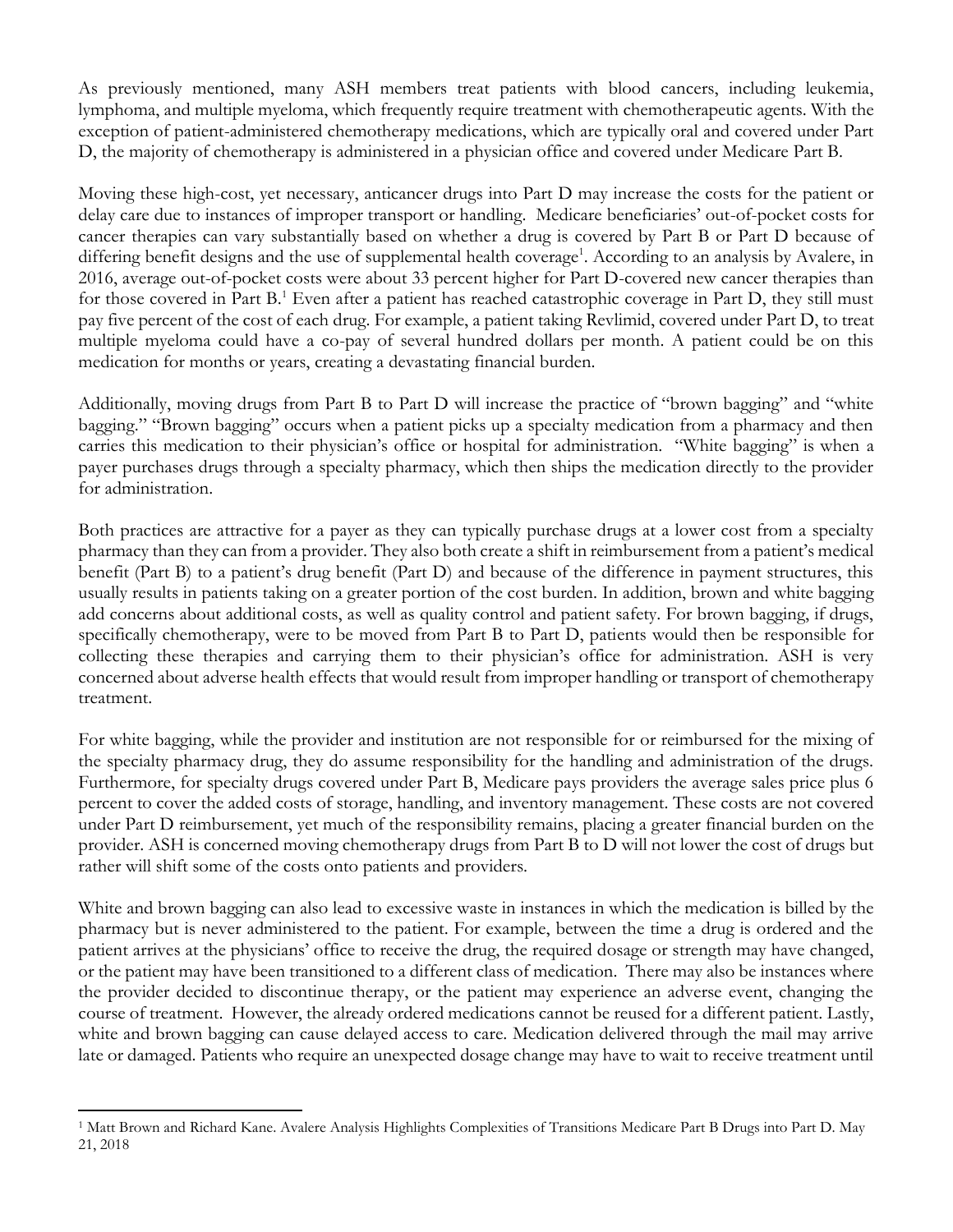a new order is placed and delivered. ASH cannot support a policy that would increase the practice of white bagging and brown bagging because of the many potential detrimental impacts this would have on patient care.

Other concerns for this proposal include the fact that not all Medicare beneficiaries have Part D, as this is a voluntary program. Additionally, Part D formularies may change at any time and physicians do not know in advance what is on the formulary. Moving anticancer medications to Part D will make it difficult for cancer patients to know which medications are covered and which are not. Chemotherapy is a very personalized treatment, with regimens potentially changing throughout the year. If a patient picked the wrong plan or is changed to a different form of chemotherapy, which is not covered, this may increase out-of-pocket costs for the patient.

Furthermore, as part of the President's FY2019 Budget request, the Administration proposed to relax the Part D formulary standards by reducing the required number of drugs per class from two to one covered by the formulary, and to allow greater use of restrictive drug utilization management (DUM) policies – quantity limits, step therapy, and prior authorization - for drugs in the protected classes. ASH is concerned that this would sharply reduce patient access to medically necessary drugs, increase delays and administrative hassles for patients and physicians trying to obtain authorization for formulary exceptions and DUM policies, and increase patients' out-of-pocket costs.

A priority for ASH is patient access to high-quality, affordable care. For the reasons stated above, the Society opposes moving drugs from Part B to Part D as it will have unintended consequences and limit patient access to care.

# **Reduce patient out-of-pocket spending**

ASH has long advocated to help lower out-of-pocket spending for patients. Every patient should have access to the approved evidence-based treatments recommended by his or her physician. Patients should not suffer from cost discrimination based on the type of therapy prescribed or the mechanism of the therapy's delivery. ASH supports efforts at both the state and federal level to provide insurance parity for all approved evidencebased cancer treatments. Patient-administered chemotherapy has become more prevalent and is the standard of care, or frequently the only option for many types of blood cancer. Parity would ensure that patientadministered chemotherapy is covered at the same rate under insurance as intravenous treatment. ASH requests that the Administration work with Congress to require coverage parity for anticancer regimens and supportive therapies regardless of delivery method.

Additionally, ASH advocates against allowing private health insurance plans to require higher cost-sharing for medications in the specialty drug tiers than what is charged for drugs in a non-preferred brand drug tier. Many treatments for blood diseases and disorders are typically placed in specialty tiers, potentially requiring patients to pay in excess of \$10,000 each month for necessary medications. Moreover, these drugs are often used in combination, further increasing the cost, causing patients to choose to forego treatment. Again, the Society requests that the Administration work with Congress to prevent health insurance plans from requiring higher cost-sharing for medications in the specialty drug tier than what is charged for drugs in a nonpreferred brand drug tier.

ASH is also supportive of allowing the Medicare to negotiate Part D drug costs with the pharmaceutical industry. Various congressional bills have been introduced that would allow the Centers for Medicare and Medicaid Services (CMS) to negotiate drug prices directly with pharmaceutical companies. Negotiating prices covered under Medicare Part D allows for drugs to be more affordable for patients.

# **Site neutrality payment policies**

ASH supports the implementation of a site neutral payment policy for drugs. Medical considerations, not those associated with a drug's cost, should drive the determination of whether a patient receives care as a hospital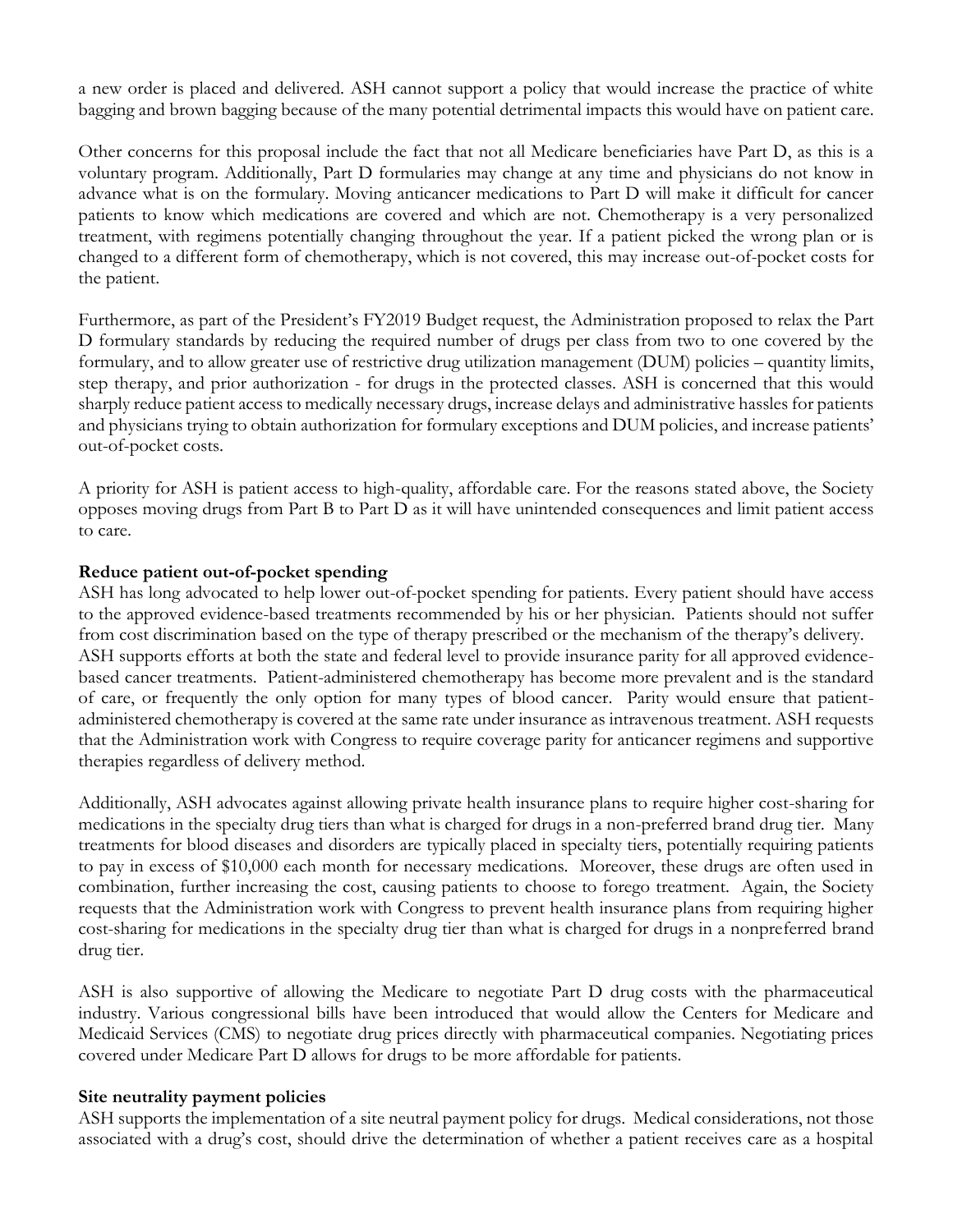inpatient, hospital outpatient, or in the physician office. Site neutral payments for drugs will ensure that patient care decisions are not influenced by reimbursement considerations. However, ASH must note this policy, if implemented, will save Medicare money by reducing reimbursement in certain settings, not by reducing drug costs. The Society urges the Administration to primarily implement policies that address drug costs.

It has been reported that some centers will administer treatment as an outpatient to avoid the hospital expense on the DRG even when the physician feels it is more appropriate to administer in the inpatient setting. Specifically, this had been reported for Vyxeos (Daunorubicin and Cytarabine Liposome) used to treat patients with high-risk acute myeloid leukemia (AML).

ASH specifically addressed the issue of site neutrality in the Society's [comments](http://www.hematology.org/Advocacy/ASH-Testimony/2018/8751.aspx) on the 2019 Inpatient Prospective Payment System proposed rule. ASH proposed a payment option for chimeric antigen receptor (CAR) T-cell therapies that would be site neutral, eliminating financial incentives to treat patients in settings that may not be medically appropriate.

# **Value-Based Purchasing**

## *Part B Competitive Acquisition Program*

The Blueprint asks specific questions about bringing back the Part B Competitive Acquisition Program (CAP). However, the original CAP was a failure. The program only attracted a single vendor and lasted for only three years before being terminated in 2008. While ASH is supportive of the concepts underlying the creation of a competitive acquisition program, the Society is unsure if the failures of the previous program can be overcome.

There are a number of potential issues with such a program. The first issue to consider is distribution method. Today, physicians and hospitals are able to work with external vendors to acquire drugs that will be used as needed for patients regardless of their insurance status. This leads to certain efficiencies in managing inventory. A competitive acquisition program, in which each unit or vial of drug is already tied to a patient, will likely require a different inventory system to be implemented.

Another important issue related to the implementation of a competitive acquisition program is the mechanism of delivery. Hematologists have experienced issues in which the design of certain benefits has led to patients purchasing chemotherapeutic agents from a pharmacy and then personally carrying them to their physician's office for infusion or injection. This process is not only cumbersome for patients; it can cause safety issues due to the handling requirements of certain drugs requiring avoiding very hot or very cold temperatures or exposure to sun. ASH would not support any program that required a patient to handle or transport a drug which is administered in a physician office or hospital.

Because ASH believes that the distribution must flow into the physician's office or hospital, the Society would encourage CMS to develop a management or processing fee for the physician to pay for the expensive handling of these drugs. The nature of a competitive acquisition program could result in a great increase in storage needs, potentially in controlled environments such as refrigerators.

Competitive acquisition programs also can hamper the ability to adjust medications on a real-time basis. While most chemotherapy doses are known well in advance, some drugs may require adjustment in dosing or choice of agent on the basis of the patient's condition on that particular day.

# *Indication-Based Payment*

The Blueprint comments on indication-based payment and how this could be implemented. This tool would allow CMS to vary the payment rate for a drug based on the disease which it treats, recognizing that some drugs are used to treat various diseases, but with wide variation in effectiveness. Such incidences are common in medicine. Many drugs developed for indications in hematology are later used for other diseases. This policy has some merit, but for practical reasons cannot go forward as a standalone piece. Hospitals and physician practices